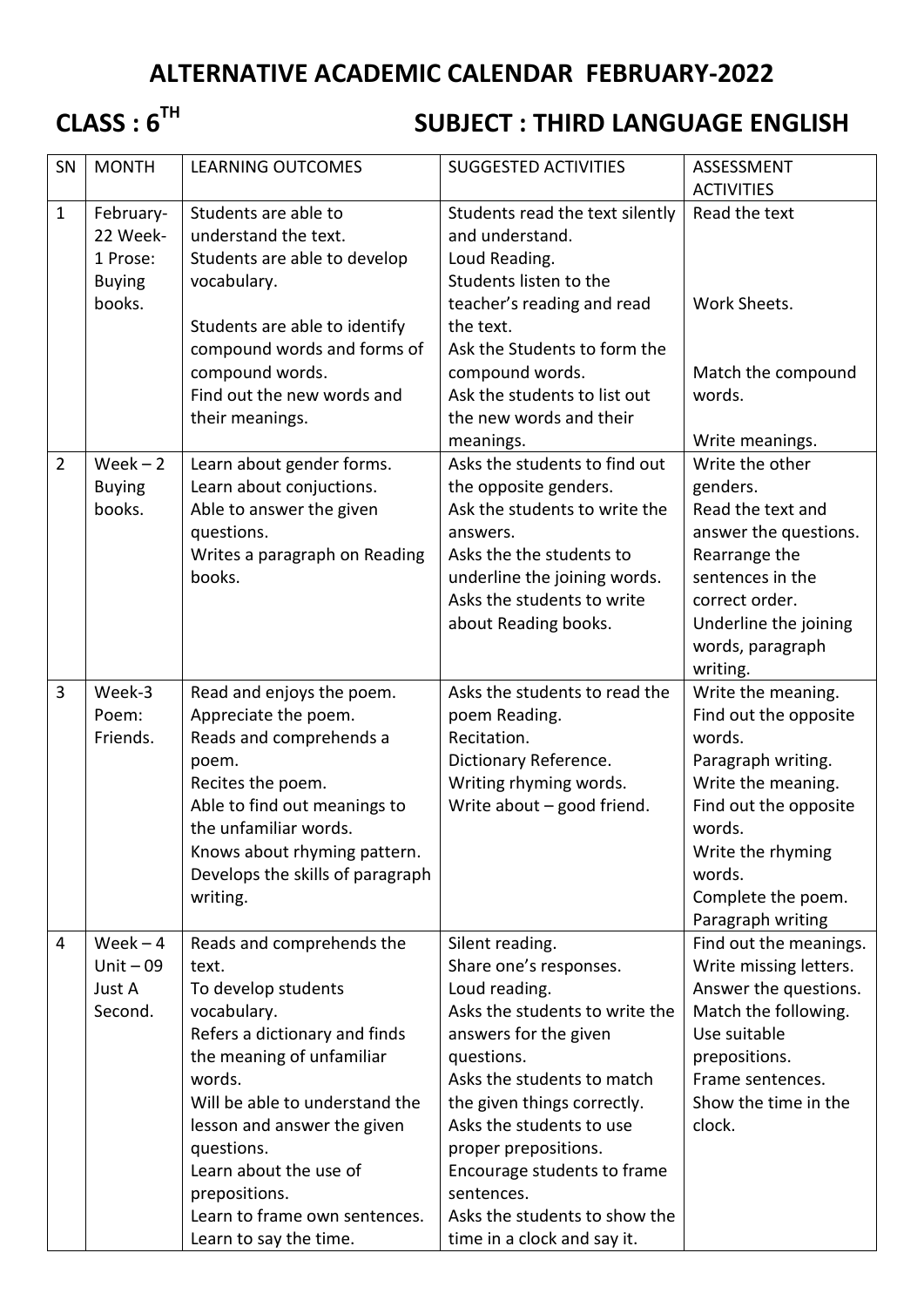$6<sup>th</sup>$  Standard

# February 2022

#### Prose: Buying Books.

#### Worksheet - 1

Match the opposite words.

| 1. Water |                          | Ground        |  |
|----------|--------------------------|---------------|--|
| 2. Dust  | $\overline{\phantom{0}}$ | <b>Bottle</b> |  |
| 3. Play  |                          | Bin           |  |
| 4. Tube  |                          | Keeper        |  |
| 5. Class |                          | Light         |  |
| 6. Shop  |                          | Room          |  |
| 7. Text  |                          | Made          |  |
| 8. Book  |                          | <b>Book</b>   |  |
| 9. Man   | $\overline{\phantom{0}}$ | Shell         |  |
| 10. Time |                          | Table         |  |

#### Worksheet – 2

# Write the meanings. (Refer Dictionary)

| 1. Wonder       |  |
|-----------------|--|
| 2. Bid Good bye |  |
| 3. Exclaimed    |  |
| 4. Relax        |  |
| 5. Shelf        |  |
| 6. Bought       |  |
| 7. Entered      |  |
| 8. Confused     |  |

#### Work Sheet – 3

# Write the other genders.

| 1. Brother |  |
|------------|--|
| 2. He      |  |
| 3. Uncle   |  |
| 4. Father  |  |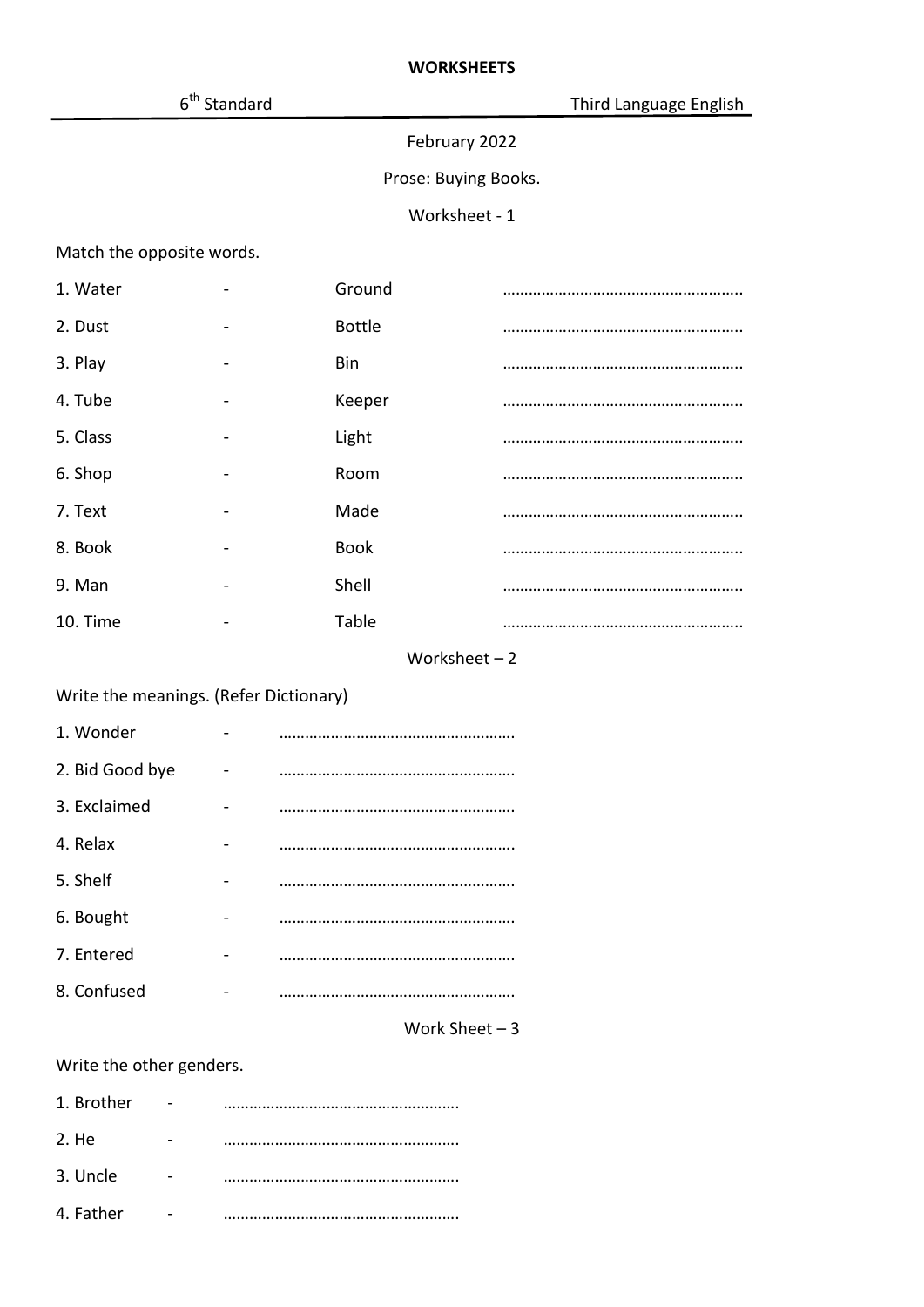| 5. Son     |  |
|------------|--|
| 6. Lion    |  |
| 7. actor   |  |
| 8. Peacock |  |
| 9. Sir     |  |
| 10. Cock   |  |

#### Work Sheet – 4

#### Answer the following questions.

| 1. Who visited Sushma's house?        |
|---------------------------------------|
|                                       |
| 2. Who is Sushma's brother?           |
|                                       |
| 3. What did the uncle give to Sushma? |
|                                       |
| 4. What did he want them to buy?      |
|                                       |
| 5. Which books did they buy?          |
|                                       |

#### Work Sheet – 5

Rearrange the sentences in the correct order.

1. We looked at our books and were happy.

2. I bought a story book and my brother a picture book.

3. We picked a few books and turned a few books and turned a few pages of each book.

4. We went to the book shop.

5. I'm Sushma, studying in class VI.

6. Once my uncle visited us.

7. He gave us some money and said, "Buy some books and read them".

#### Work Sheet – 6

The books are of different types. Make a list of books under the following categories.

| <b>Stories</b> | Magazines | Text Books | Reference Books | Games |
|----------------|-----------|------------|-----------------|-------|
|                |           |            |                 |       |
|                |           |            |                 |       |
|                |           |            |                 |       |
|                |           |            |                 |       |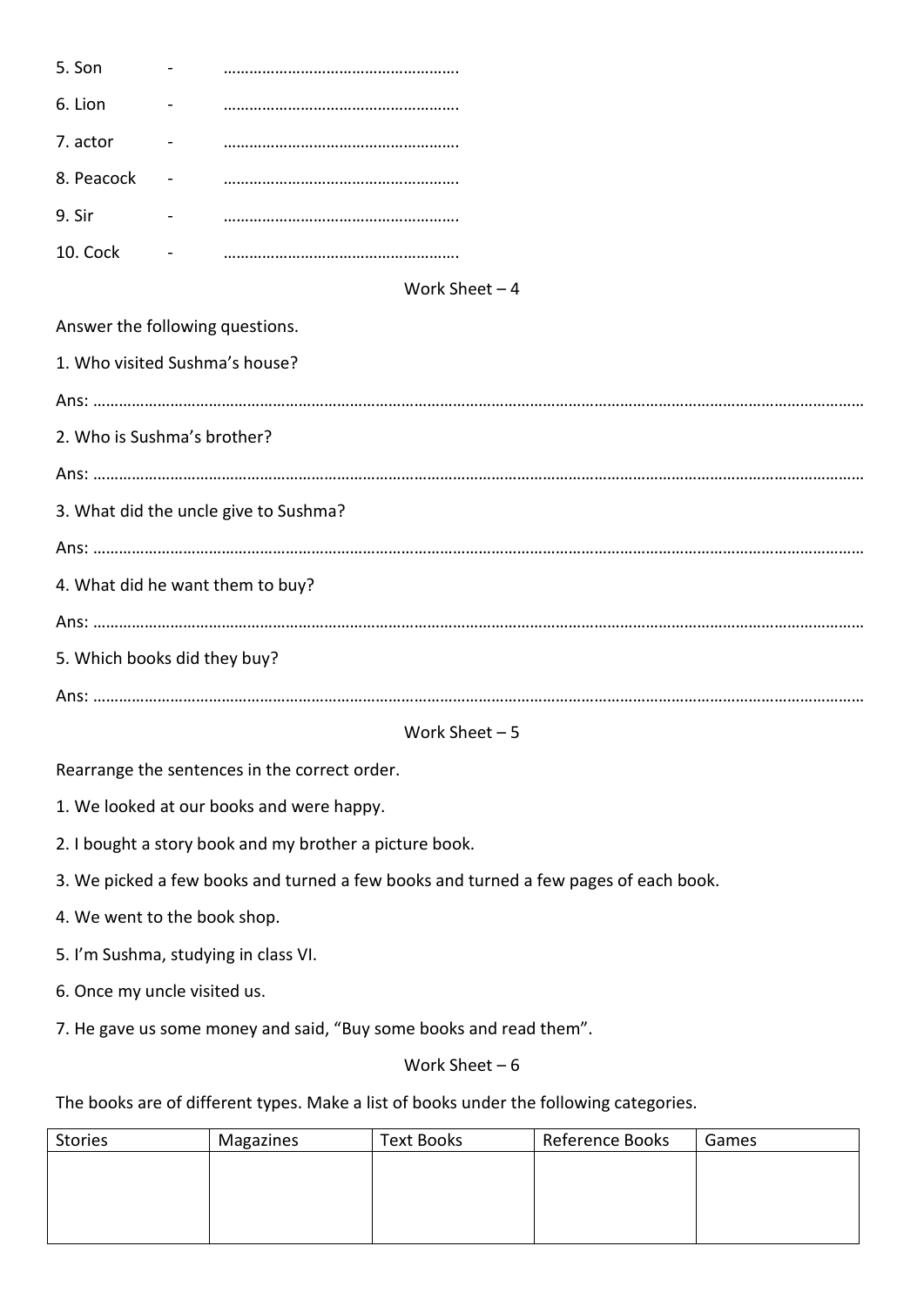Underline the joining words.(conjunctions)

1. Uncle gave us some maney and said to buy some books.

- 2. Boyh the office and library are open.
- 3. Ram is not only kind but he is also smart.
- 4. Neither Sam nor his brother is very tall.
- 5. I will find him wherever he may be.
- 6. Try to stay alert while driving at night.

#### Worksheet – 8

Give one word.

| 1. Our state name.                  |  |
|-------------------------------------|--|
| 2. One who teaches.                 |  |
| 3. A black coloured bird.           |  |
| 4. Opposite of Buy.                 |  |
| 5. A fruit that is green in colour. |  |

#### Work Sheet – 9

Write a short paragraph on Reading Books.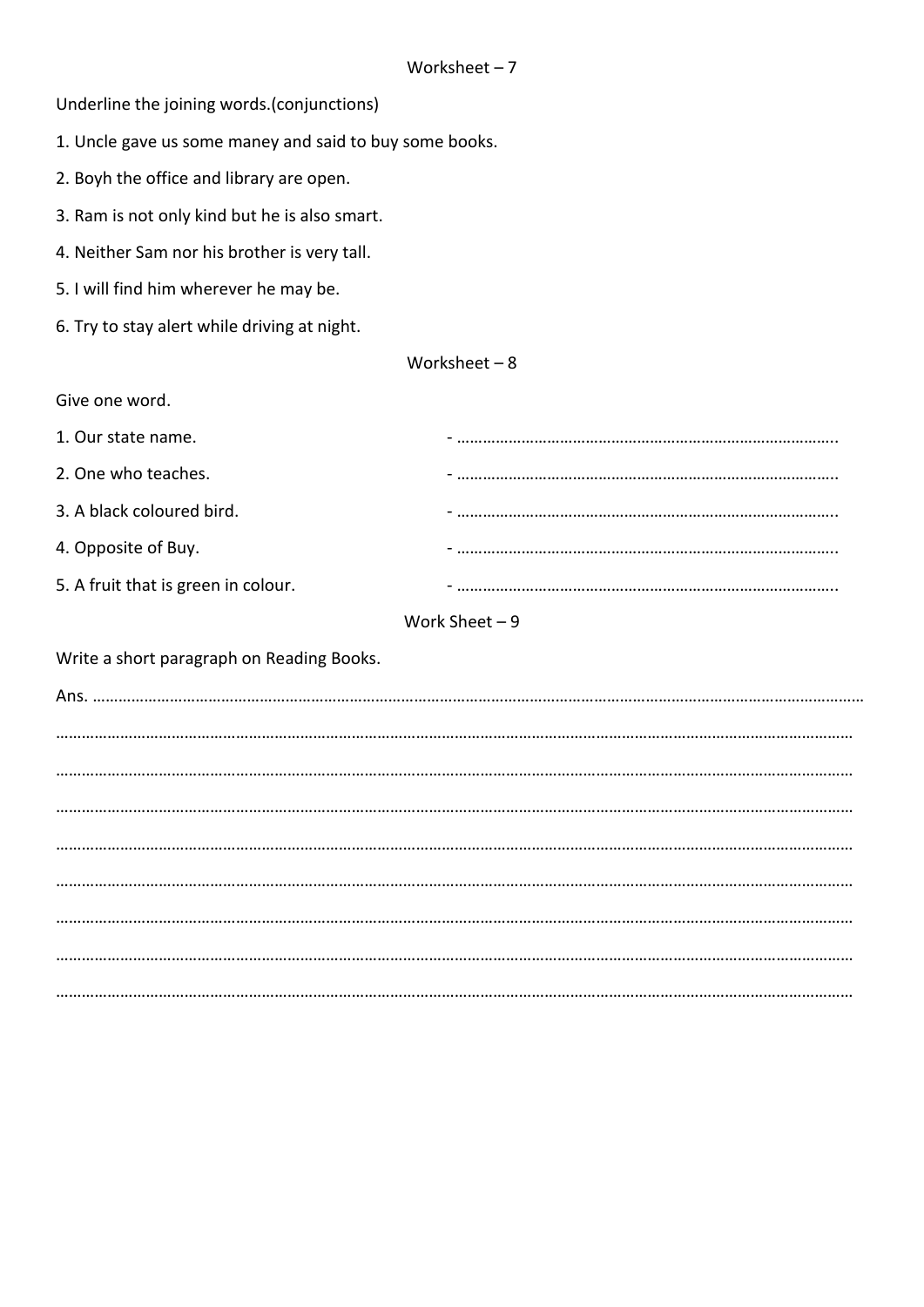| Poem: Friends                             |   | Worksheet-1    |  |
|-------------------------------------------|---|----------------|--|
| I. Write the meanings.                    |   |                |  |
| 1. Spirits                                |   |                |  |
| 2. Treasure                               |   |                |  |
| 3. Grace                                  |   |                |  |
| 4. Joy                                    |   |                |  |
| 5. Whole                                  |   |                |  |
|                                           |   | Worksheet-2    |  |
| II. Write the opposite words.             |   |                |  |
| 1. Friend                                 | X |                |  |
| 2. Joy                                    | X |                |  |
| 3. Better                                 | X |                |  |
| 4. Happy                                  | X |                |  |
| 5. Few                                    | X |                |  |
| 6. Small                                  | X |                |  |
|                                           |   | Worksheet-3    |  |
| III. Write the rhyming words.             |   |                |  |
| 1. Lift                                   |   |                |  |
| 2. Grace                                  |   |                |  |
| 3.1n                                      |   |                |  |
| 4. Joy                                    |   |                |  |
| 5. Turn                                   |   |                |  |
|                                           |   | Worksheet-4    |  |
| Complete the poem.                        |   |                |  |
|                                           |   |                |  |
|                                           |   |                |  |
|                                           |   |                |  |
|                                           |   |                |  |
|                                           |   | Worksheet $-5$ |  |
| Write a short paragraph on a good friend. |   |                |  |
|                                           |   |                |  |
|                                           |   |                |  |
|                                           |   |                |  |
|                                           |   |                |  |
|                                           |   |                |  |
|                                           |   |                |  |
|                                           |   |                |  |
|                                           |   |                |  |
|                                           |   |                |  |
|                                           |   |                |  |
|                                           |   |                |  |
|                                           |   |                |  |
|                                           |   |                |  |
|                                           |   |                |  |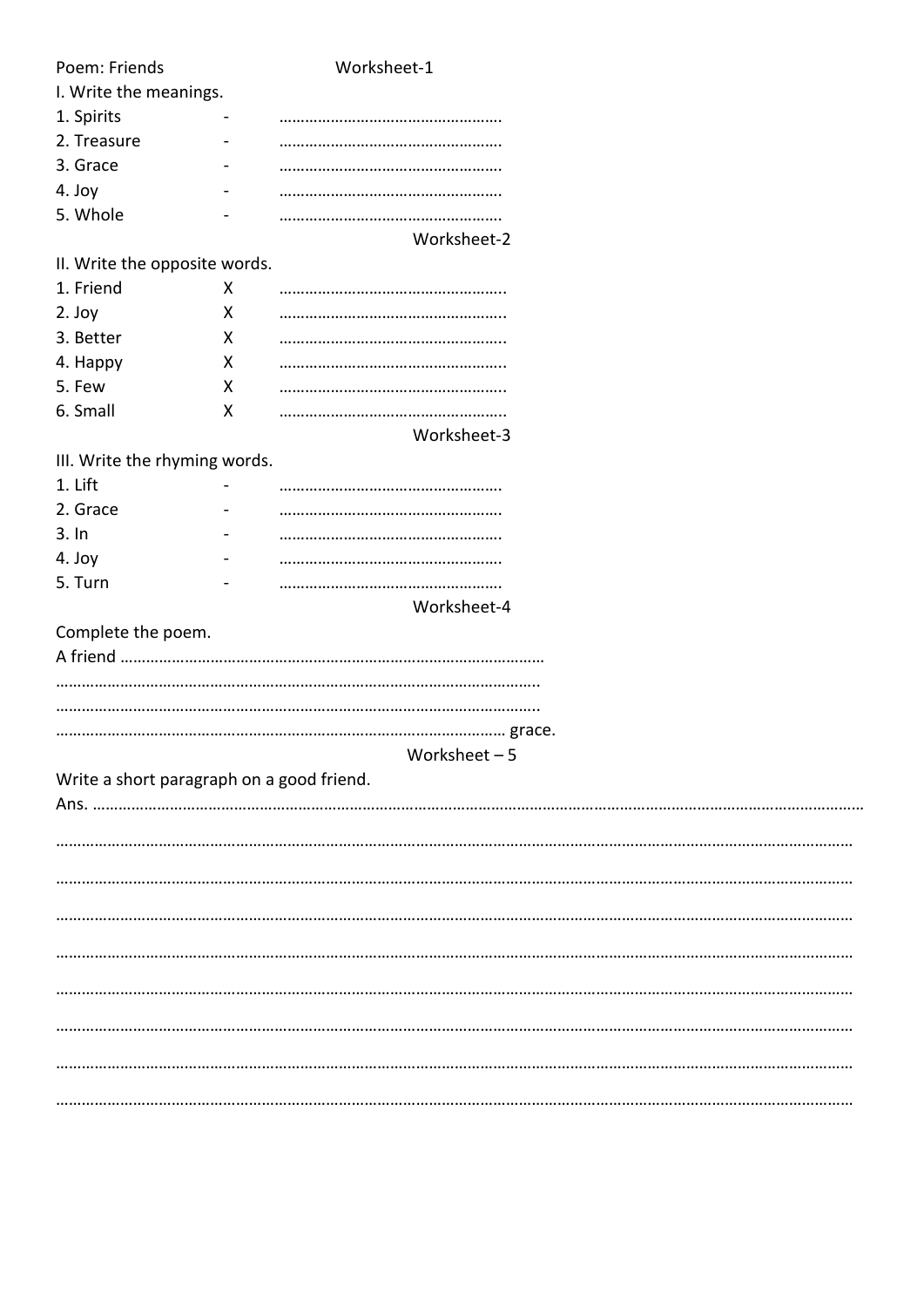#### Unit – 9 : Just A Second.

#### Worksheet-1

### Give the meanings.

| 1. Nugget      |        |  |
|----------------|--------|--|
| 2. Youngest    | $\sim$ |  |
| 3. Standstill  | $\sim$ |  |
| 4. Hiding      |        |  |
| 5. Converted - |        |  |
| 6. Bronze      |        |  |
| 7. Remember -  |        |  |
| 8. Appeared    |        |  |
|                |        |  |

# Worksheet-2

Write the missing letters.

| 1. T $\_$ m               | 6. W k                        |
|---------------------------|-------------------------------|
| 2. $H_{u} = u$            | 7. M $_{\rm m}$ nt $_{\rm m}$ |
| $3.$ Se_ $o$ _ d          | 8. D $_y$                     |
| 4. $Y_a = a$              | 9. B _ on _ e                 |
| 5. Mi $_{\_}$ u $_{\_}$ e | 10. $D_$ $a_$ $m_$            |

Worksheet-3

Answer the following Questions.

| 1. How many sons did the ild man has?          |
|------------------------------------------------|
|                                                |
| 2. Who was the youngest son?                   |
|                                                |
| 3. Who was the eldest son?                     |
|                                                |
| 4. What are the metals mentioned in the story? |
|                                                |